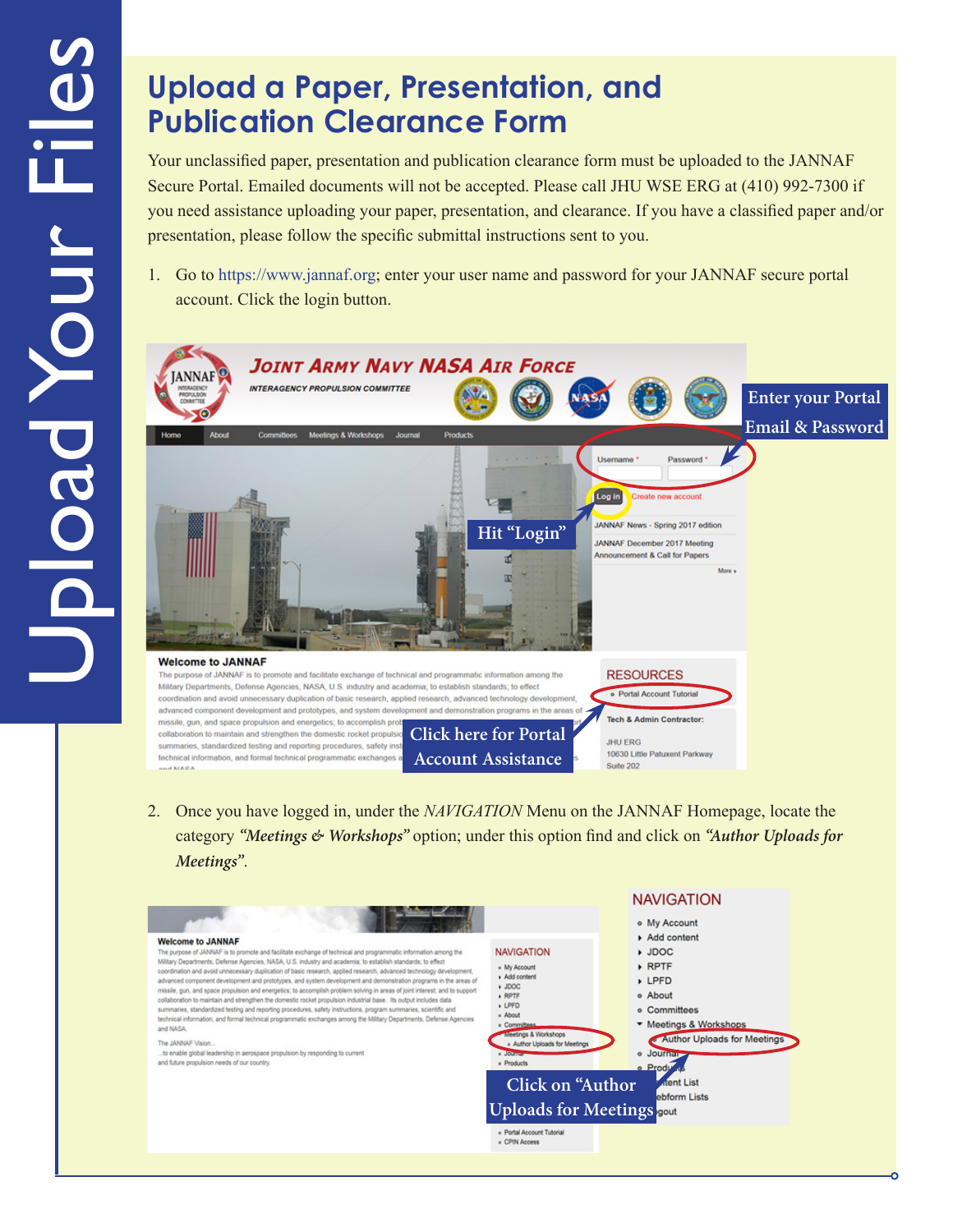## **Upload a Paper, Presentation, and Publication Clearance Form Continued...**

3. Clicking on *"Author Uploads for Meetings"*, will take you to the *"Upcoming Meetings"* page. You will see your personal information and upcoming meeting(s). There are two tabs, *"Current Meetings"* and *"File Upload"*. Both tabs allow file uploads. On the *"Current Meetings"* tab, your  $abstract(s)$  and the session(s) to which they have been assigned are indicated. Below the session number and title, you will see three blue links:

Click here to upload your paper Click here to upload your presentation Click here to upload your paper clearance